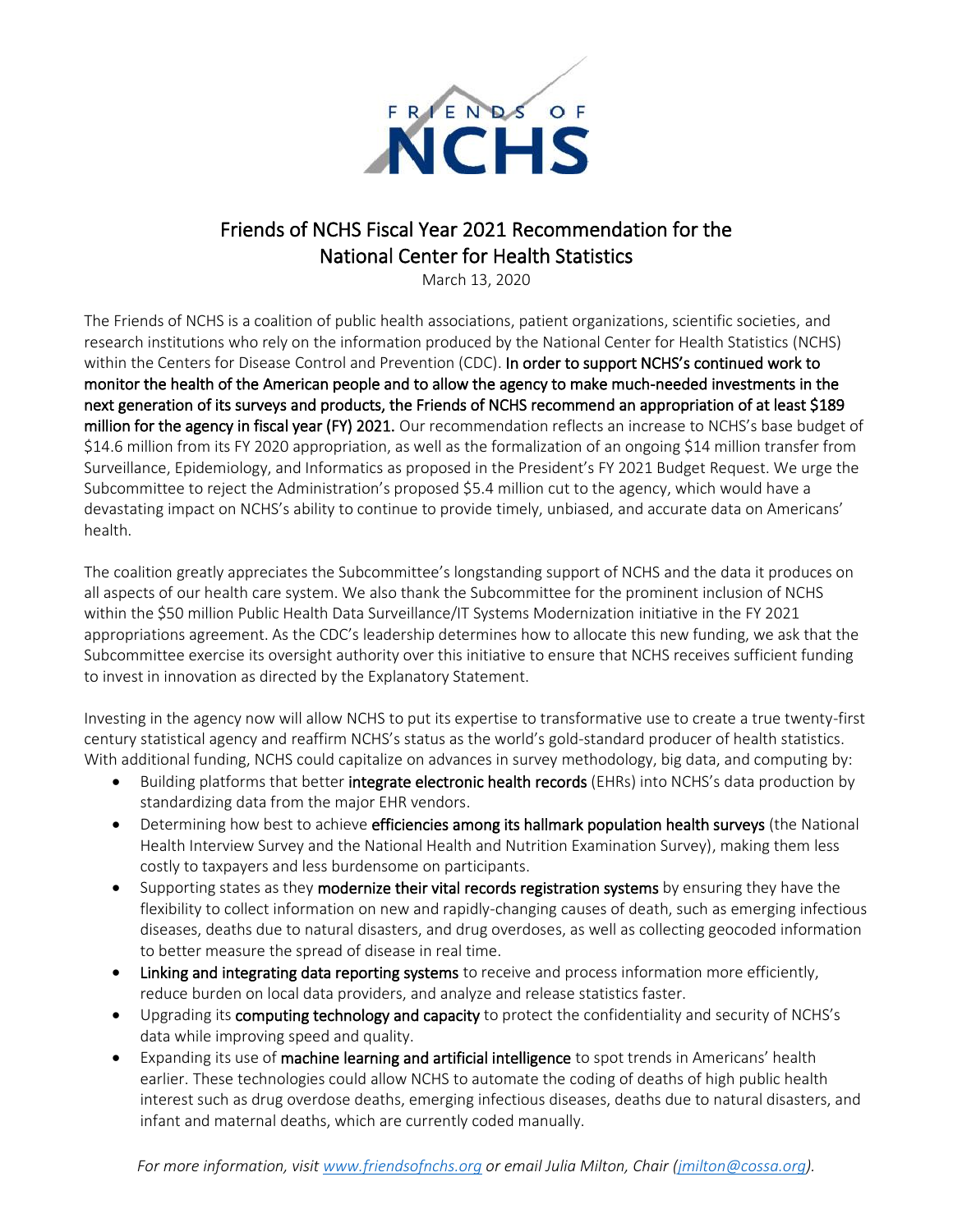• Improving external users' access to public and restricted NCHS data by enhancing data visualization and usability and piloting the use of remote access to restricted NCHS data files.

Even under a tightly constrained budget, NCHS has pioneered innovative new techniques to get the most value out of every taxpayer dollar. Over the past several years, NCHS has closed the gap between data collection and publication for leading causes of death, resumed official estimates of maternal mortality after over a decade, implemented literal text analysis to identify the drugs most frequently involved in overdose deaths, and executed a redesign of the Health Interview Survey to reduce the burden on respondents. Yet, these achievements only serve to highlight how far additional investment in NCHS would go towards helping the agency rise to the challenges it faces.

We thank you again for your continued support of NCHS's essential data and statistics and encourage to you make sustained investments in how we measure our nation's health. We urge you to support a funding level of at least \$189 million for NCHS in FY 2021.

Friends of NCHS 1,000 Days Academic Pediatric Association Academy of Nutrition and Dietetics AcademyHealth Advocates for Better Children's Diets American Academy of Pediatrics American Anthropological Association American Association for Clinical Chemistry American Association for Dental Research American Association of Colleges of Nursing American Association of Colleges of Pharmacy American Association on Health and Disability American College of Clinical Pharmacy American College of Obstetricians and Gynecologists American Educational Research Association American Heart Association American Osteopathic Association American Pediatric Society American Psychological Association American Public Health Association American Society for Nutrition American Society on Aging American Sociological Association American Statistical Association Asian & Pacific Islander American Health Forum Association of Maternal & Child Health Programs Association of Medical School Pediatric Department Chairs Association of Population Centers Association of Public Data Users Association of Schools and Programs of Public Health California Center for Population Research at UCLA Children's Environmental Health Network Commissioned Officers Association of the U.S. Public Health Service Council of Professional Associations on Federal Statistics Council of State and Territorial Epidemiologists Data Coalition